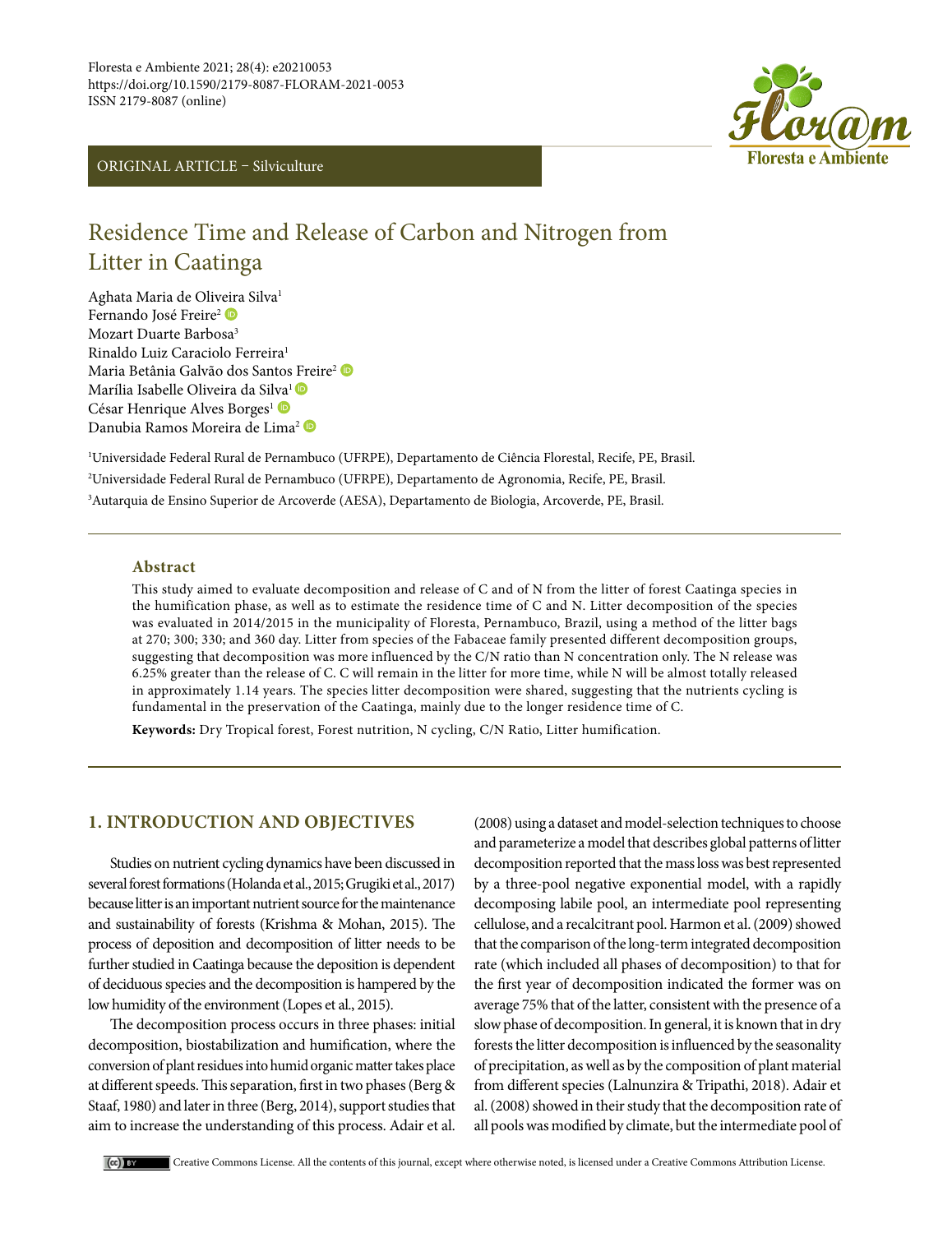the decomposition rate was also controlled by relative amounts of litter cellulose and lignin.

Different species in semiarid environments may differ in terms of decomposition rates because of interspecific variations in the quality of the litter produced (Koukoura et al., 2003). These litter decomposition variations are also influenced by the C and N concentrations of plant material produced by different species (Bargali et al., 2015). Therefore, it is important to understand the decomposition and composition of plant residues of different species because most of the nutrient supply that maintain the stability and functionality of the system comes from this material, which then represents a relevant stage of the nutrient cycling process (Holanda et al., 2015).

Another important factor that needs to be further studied in the Caatinga biome is the residence time of C and N in the above-ground biomass or its stock in the soil. Yizhao et al. (2015) studying the role of residence time in diagnostic models of global C storage capacity showed that the baseline residence time was stable for each biome, ranging from 12 to 53.7 years for forest biomes and 4.2 to 5.3 years for non-forest biomes. Araújo Filho et al. (2018) reported that the average time for C in soil and humic fractions to return to their initial values at these sites is estimated to be approximately 65 years. Santana et al. (2019) studying C and N stocks of soils under different land uses in semi-arid showed that N stocks did not differ among land uses, implying that losses are greater for C than for N. Moura et al. (2016) found higher C flows in Caatinga at intermediate stages of regeneration. Therefore, the residence time of C was longer, as the Caatinga matured.

Our hypothesis is that litter decomposition may vary according to species N concentration or C/N ratio, tending to be a more individualized and less shared process because N concentration or C/N ratio is an inherent characteristic of each species. We also hypothesize that in the humification phase the N release is greater than the reduction of C mass. However, the speed of this release depends on the concentration of N in the litter. Thus, this study aimed to evaluate decomposition and release of C and of N from the litter of forest Caatinga species in the humification phase, as well as to estimate the residence time of C and N.

## **2. MATERIALS AND METHODS**

#### *2.1. Study area*

The study was carried out in a hyperxerophitic Caatinga fragment located in the municipality of Floresta, Pernambuco (Figure 1). The study area is located at coordinates 08°30'37' S and 37°59'07" W and has approximately 53 ha of native Caatinga vegetation without any anthropic exploitation for 45 years (Ferraz et al., 2014).

The study area has a rainy season beginning in January and ending in April. The climate is classified as BSh (hot semiarid), according to the Köppen classification (Alvares et al., 2013). The average annual rainfall is 500 mm, average annual temperature of 28 ºC, average annual of potential evapotranspiration of 1,646 mm, and low relative humidity (Araújo Filho et al., 2018).



**Figure 1.** Map of South America and the state of Pernambuco, with emphasis on the municipality of Floresta and study area.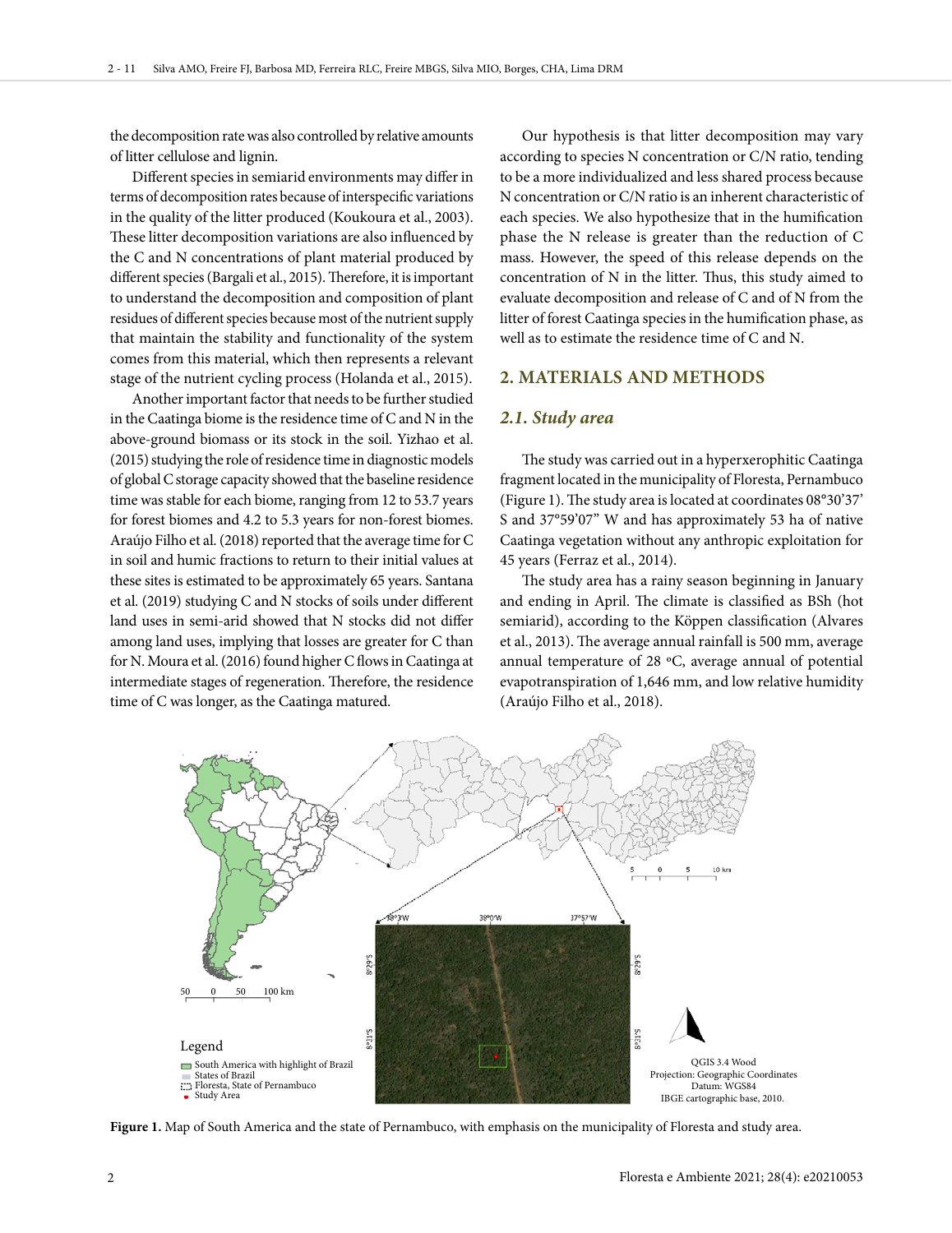## *2.2. Horizontal structure of the forest fragment*

The study of the horizontal structure of the forest fragment was carried out through a phytosociological inventory in 40 fixed plots of 625 m² (25 m x 25 m) systematically distributed 80 m apart (Ferraz et al., 2014). In each plot, all adult tree individuals with a diameter at breast height (DBH) at 1.30 m above the ground of  $\geq$  6.0 cm were measured and identified. Density, frequency and dominance, absolute and relative were estimated from data obtained in the phytosociological study of vegetation. Thus, were chosen seven tree species with higher absolute density in the fragment (Table 1).

**Table 1.** Absolute density (AD) of the species, families, carbon, nitrogen concentrations and C/N ratio of the leaf component of the species in a Caatinga area in the municipality of Floresta, Pernambuco, Brazil.

| <b>Species</b>                                        | <b>Families</b> | AD<br>$(Ind. ha-1)$ | C<br>$(g \, kg^{-1})$ | N<br>$(g \, kg^{-1})$ | C/N   |
|-------------------------------------------------------|-----------------|---------------------|-----------------------|-----------------------|-------|
| Poincianella bracteosa (Tul.) L. P. Queiroz           | Fabaceae        | 1031                | 450.5                 | 31.08                 | 14.49 |
| Mimosa ophtalmocentra Benth.                          | Fabaceae        | 330                 | 573.0                 | 53.34                 | 10.74 |
| Bauhinia cheilantha (Bong.) Steud.                    | Fabaceae        | 133                 | 573.0                 | 34.86                 | 16.44 |
| Aspidosperma pyrifolium Mart.                         | Apocynaceae     | 126                 | 576.5                 | 32.48                 | 17.75 |
| Anadenanthera colubrina var. cebil (Griseb.) Altschul | Fabaceae        | 101                 | 576.0                 | 30.94                 | 18.62 |
| Jatropha mollissima (Pohl) Baill.                     | Euphorbiaceae   | 94                  | 489.0                 | 38.78                 | 12.61 |
| Mimosa tenuiflora (Willd.) Poir.                      | Fabaceae        | 45                  | 585.0                 | 46.90                 | 12.47 |

## *2.3. Litter decomposition*

Litter decomposition was evaluated using the litter bags method (Bocock & Gilbert, 1957). This method consists of storing a known quantity of plant material (only leaves, no soil) in closed bags and assessing the mass loss over time. The litter bags used in this study were made of nylon (1 mm<sup>2</sup> mesh), with dimensions of 20 cm x 20 cm.

The litter bags were filled with leaves collected from healthy tree individuals and sampled in the middle third of the plants at the four cardinal points. Leaves were dried in an oven with forced air circulation at 65 ºC until constant mass. The sampling of the trees was carried out in the rainy season of 2014 (February/May) because the species with the highest absolute density used in the study (Table 1) lose their leaves in the dry season (main litter fall season in the region). Then, 10 g of dry mass from each species were weighed to fill the litter bags, which were later randomly distributed in some plots used in the phytosociological study. This distribution was carried out in the central plots, distributing 16 litter bags per species. Thus, four litter bags per species were collected in four different collection periods. For seven species, 112 litter bags were distributed (Figure 2).



Replicas (I to IV) for each collection date radomly distributed

**Figure 2.** Schematic drawing of the highlighted plots where the litter bags were distributed. Each highlight represents a collection period (270, 300, 330 and 360 days) and its respective replicas.

#### *2.4. Incubation procedure*

The experiment was installed at the beginning of the dry period (May/2014) and evaluations started in the wet period (February/2015) (Figure 3), when 70-80% of the mass was already lost (Harmon et al., 2009). Although the release of N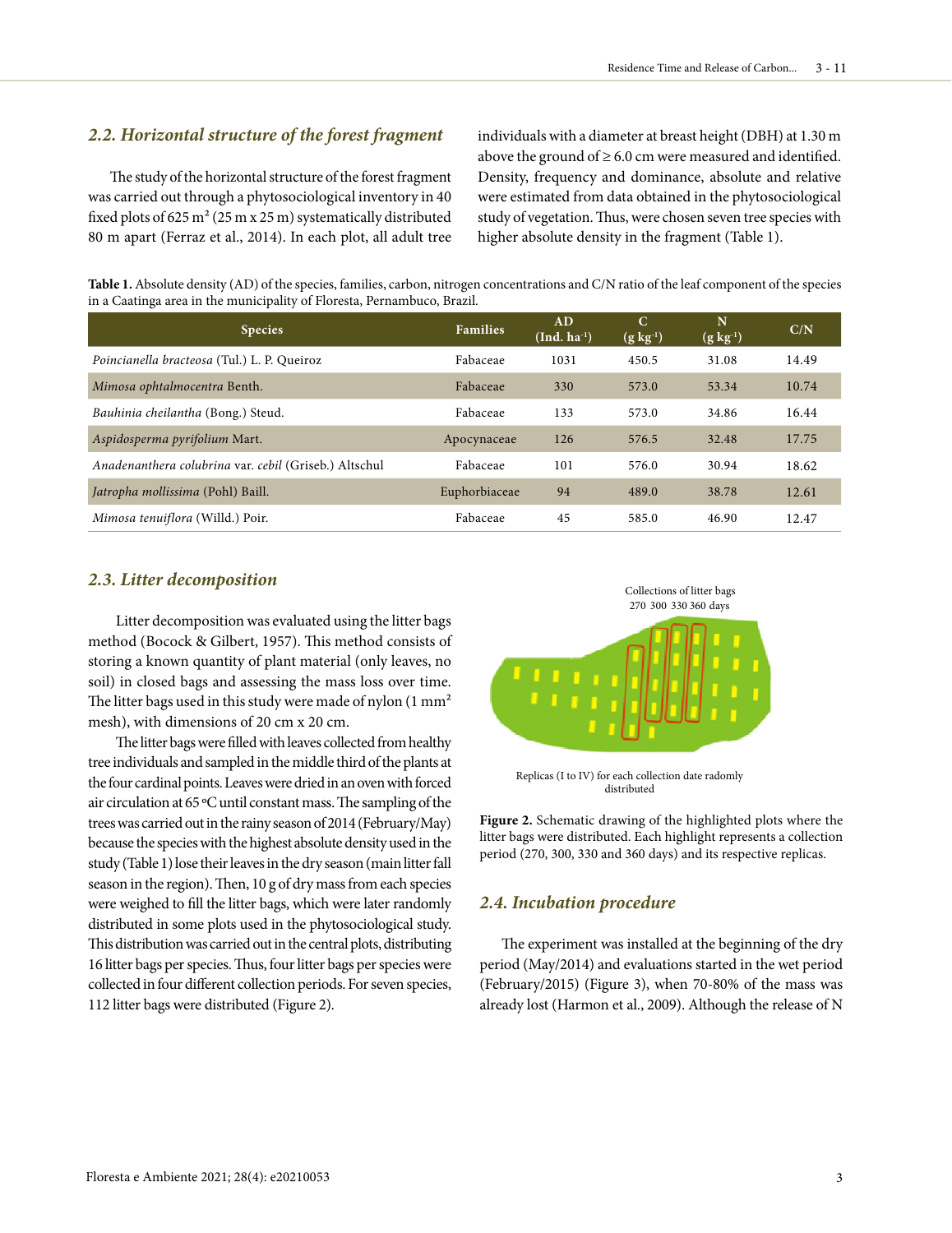from the litter starts early during the decomposition process (Parton et al., 2007), the plant material was in the final stage of decomposition (humification) (Berg, 2014), period of much N release (Berg, 1987). Therefore, four litter bags per species were collected at 270; 300; 330 and 360 days after the incubation,

representing the replicates. The litter material was cleaned to ensure minimal adherence of soil particles to the litter. Data of rainfall and air temperature of the incubation period were obtained in the Laboratory of Meteorology (LAMEP) of the Institute of Technology of Pernambuco (ITEP) (Figure 3).



Figure 3. Rainfall precipitation and average air temperature during the experimental test period indicating the humification phase where the litter bags were collected in the municipality of Floresta, Pernambuco, Brazil.

#### *2.5. Release of C and N*

The release of C and N were evaluated by measuring C and N of the litter in the humification phase at 270; 300; 330 and 360 days after the installation of the litter bags. The mass of the litter bags and the concentration of C and N were used to calculate the release of these elements. C concentration was performed using the Walkley-black method, which considers the oxidation of organic matter in the presence of sulfuric acid and potassium dichromate with external heat (Yeomans & Bremmner, 1988). The N was determined by the Kjeldahl method after sulfuric digestion of the litter (Sáez-Plaza et al., 2013).

#### *2.6. Calculations and statistical analyses*

The data set obtained was initially tested for normal distribution of errors and variance homogeneity. The Shapiro-Wilk tests (p<0.05) were performed (Shapiro & Wilk, 1965). Litter decomposition was calculated as cumulative mass loss (%) and by calculating the decomposition constant (k) was estimated by adjusting a single exponential model, as proposed by Berg (2014). This model adjusted to the data and presented significant decomposition constant  $(k)$  values and  $R<sup>2</sup>$  values.

The decomposition constant  $(k, g g^{-1} d a y^{-1})$  was calculated as:

$$
k = -\frac{\ln(\frac{Mt}{M0})}{t} \tag{1}
$$

In which: M0 is the initial litter dry mass (g); Mt is the dry mass (g) at sampling time t (day) (Olson, 1963).

The half-life, that is, time for 50% of the litter mass to be decomposed, was calculated according to Olson (1963) using the equation:

$$
t_{50\%} = \frac{0.693}{k} \tag{2}
$$

In which:  $t_{50\%}$  is half-life time (days); 0.693 is the natural log of half-time (i.e. 0.5); k is the decomposition constant (g  $g<sup>-1</sup>day<sup>-1</sup>$ ).

The estimated time for the decomposition of 95% of the litter mass was obtained using the equation (Olson, 1963):

$$
t_{95\%} = \frac{3}{k} \tag{3}
$$

In which:  $t_{\text{qsgn}}$  is the time for 95% of the litter mass to be decomposed (day); 3 is the natural log for the decomposition of 95% (i.e. 0.05); k is the decomposition constant (g  $g^{-1}$  day<sup>-1</sup>).

The release of C and N (%) were obtained using the equation:

$$
y = \frac{M0X0 - MtXt}{M0X0} * 100
$$
\n<sup>(4)</sup>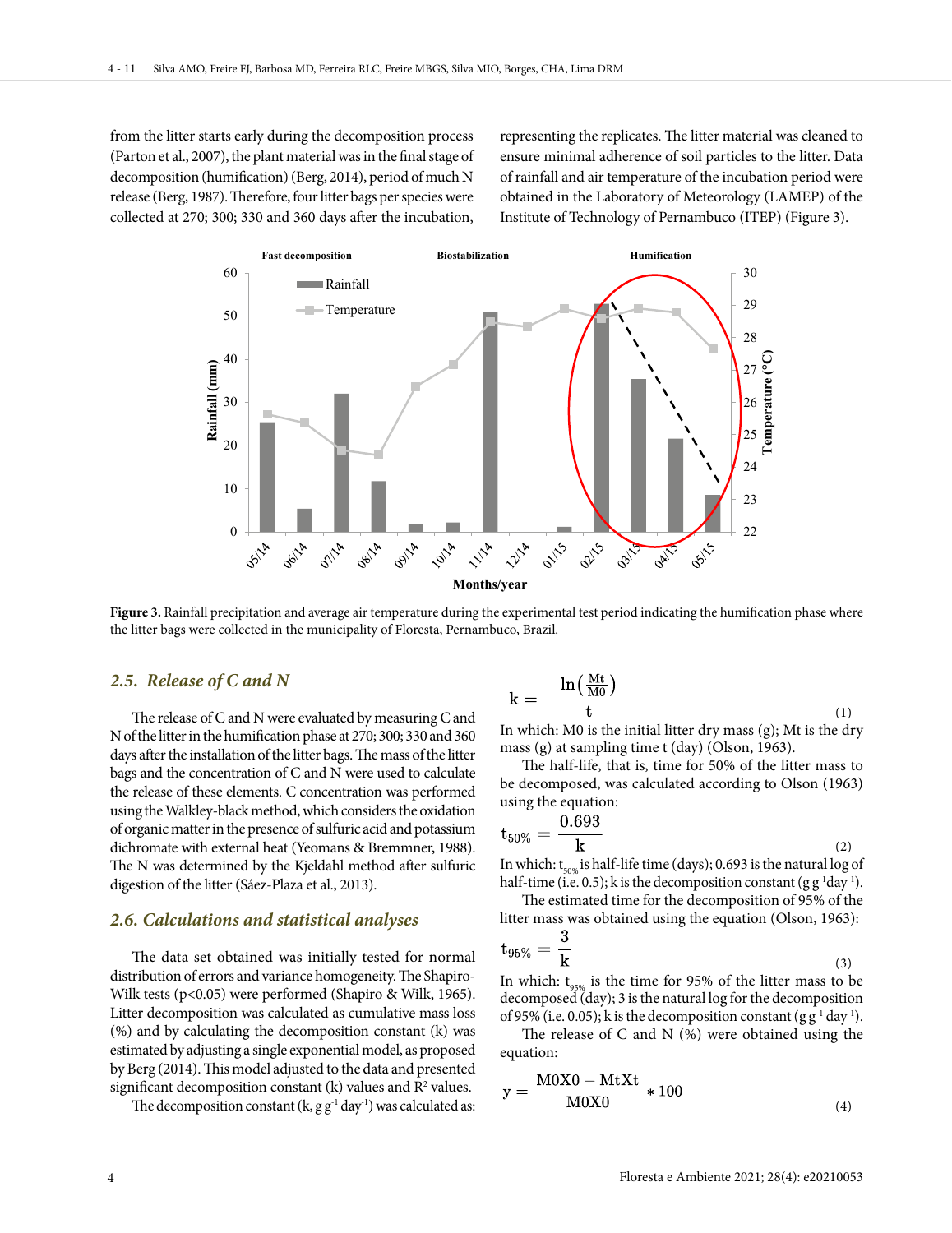In which: y is the release (%); M0 and Mt are respectively the initial litter mass and the litter mass at time t (g); and X0 and Xt are the element concentrations C and N  $(g \ kg^{-1})$ .

The release rate  $(k, g g^{-1} day^{-1})$  of C and N was calculated using equation 1, considering the initial and final concentration of the elements C and N and the initial and final litter mass.

The half-life and the time for 95% of the C and N to be released were estimated, according to equations 2 and 3, respectively. We correlated the decomposition rate of the litter mass and the release rate C and N.

The decomposition rates, half-life time and time for 95% of the plant material to be decomposed or C and N to be released were obtained in each litter bag replicate. With these values, an analysis of variance (ANOVA) and a F test (p<0.05) were performed, comparing these variables by forest species. The difference between the means was assessed by the Scott Knott test (p<0.05) using the ASSISTAT 7.7 software (Silva & Azevedo, 2016).

## **3. RESULTS**

The litter decomposition of the species showed the same trend, with a greater litter mass loss in the phase that preceded humification, i.e until 270 days after deposition of the litter bags (Figure 4), even though there was a lot of variation in rainfall and temperature during this period (Figure 3).

In the humification phase, differences were observed in cumulative mass loss of species, with *M. tenuiflora* being the one that presented most litter mass loss, starting with an average mass loss of 75% at 270 days and reaching 98% at 360 days, which represents a mass reduction of 23% in the humification phase (Figure 4). Litter of the species *J. mollissima* and *A. colubrina* presented an antagonistic behaviour, with the slowest decomposition, starting with an average litter mass loss of 75% at 270 days and reaching a mass loss of 82% by the end of the evaluation, which represented a mass reduction of only 7% in plant material (Figure 4). Litter

decomposition in other species showed a behaviour similar to *M. tenuiflora* (*A. Pyrifolium*, *M. ophtalmocentra* and *B. Cheilantha*), with the exception of *P. bracteosa* which showed a behaviour similar to *J. mollissima* (Figure 4).

The C release in the litter as a function of time showed an increase exponential (Figure 5a), as also occurred with the cumulative increase in litter mass loss (Figure 4). Litter of *A. pyrifolium* started the humification phase with 75% of C having already been released in the previous stages of decomposition. After 270 days, this species released more 10% of its C up to 360 days after the deposition of the litter bags. Therefore, the released of C in this species was low when compared to the other species (Figure 5a). The species that showed the greatest gradual release of C in litter was *M. tenuiflora*, which started the humification phase with 80% of C having already been released and ended releasing approximately all of the C from its litter (Figure 5a).

In the humification phase, it was observed that there was a significant release of N from the species litter (Figure 5b). Litter of *M. tenuiflora* released at 300 days after decomposition all N contained in the litter bags, while *A. pyrifolium* still had around 10% N to release at 360 days after decomposition (Figure 5b).

The C/N ratio of the litter of the species changed little during the humification phase, with the exception of the litter of *A. colubrina*, which increased 360 days after decomposition (Figure 5c).

The decomposition rate (k) varied between 0.0051 and 0.0103 g  $g^{-1}$  day<sup>-1</sup> (Table 2). The litter decomposition rate of *M. tenuiflora* was ~ 2 times higher than *P. bracteosa*, *B. cheilantha*, *A. pyrifolium* and *J. mollissima*. Therefore, it has been estimated that these species need around 130 days to decompose 50% of their litter, and around 1.54 years to decompose 95% of the litter they deposit. Meanwhile, 50% of the litter of *M. tenuiflora* decomposes in 66 days. Half of the decomposition must occur within the period of greatest water availability (Figure 3).



**Figure 4.** Boxplot of the dynamics of cumulative mass loss of the litter of species in the humidification phase of the decomposition.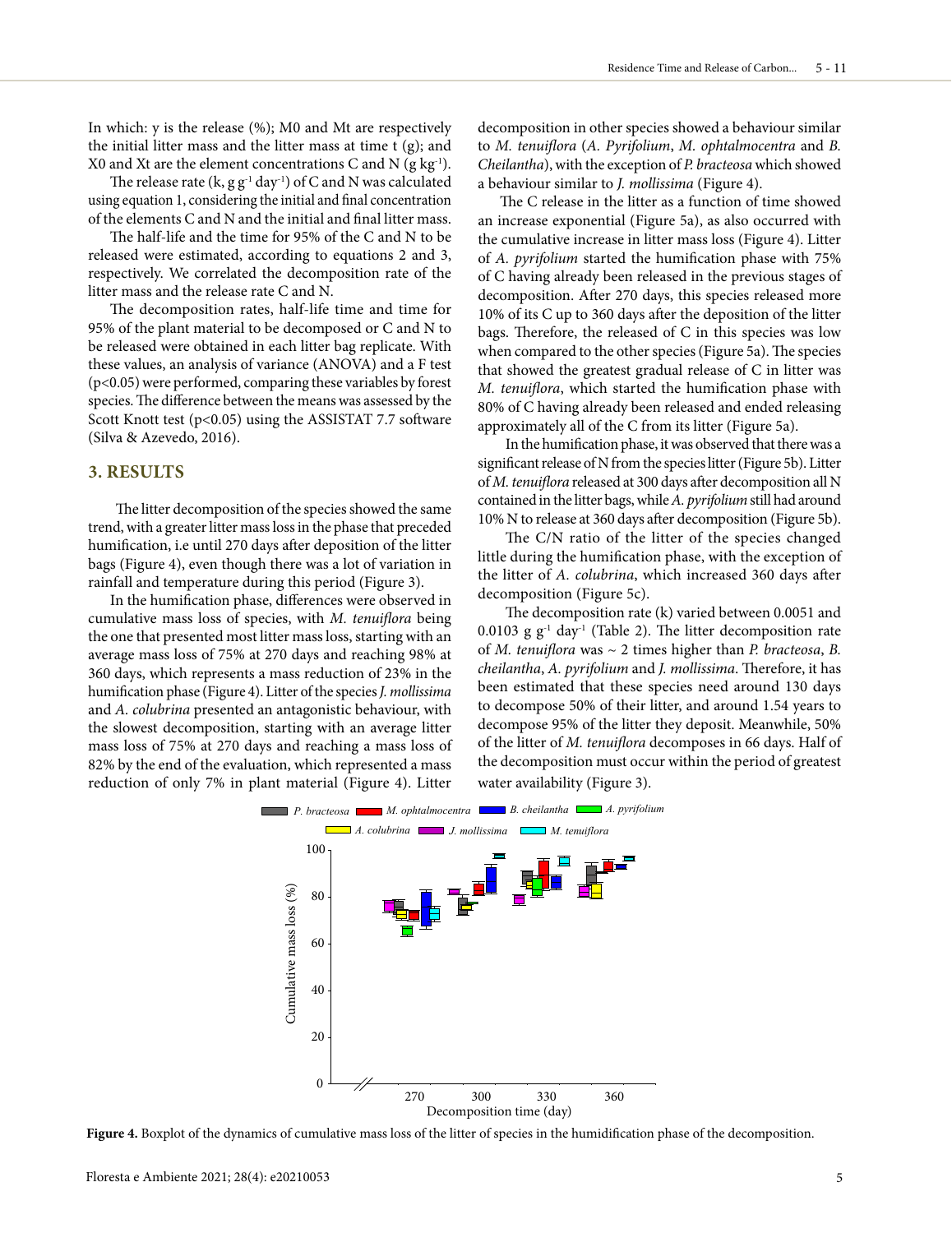

**Figure 5.** Dynamics of carbon (a) and nitrogen (b) released or immobilized, and C/N ratio (c) of the litter of species in the humidification phase of the decomposition.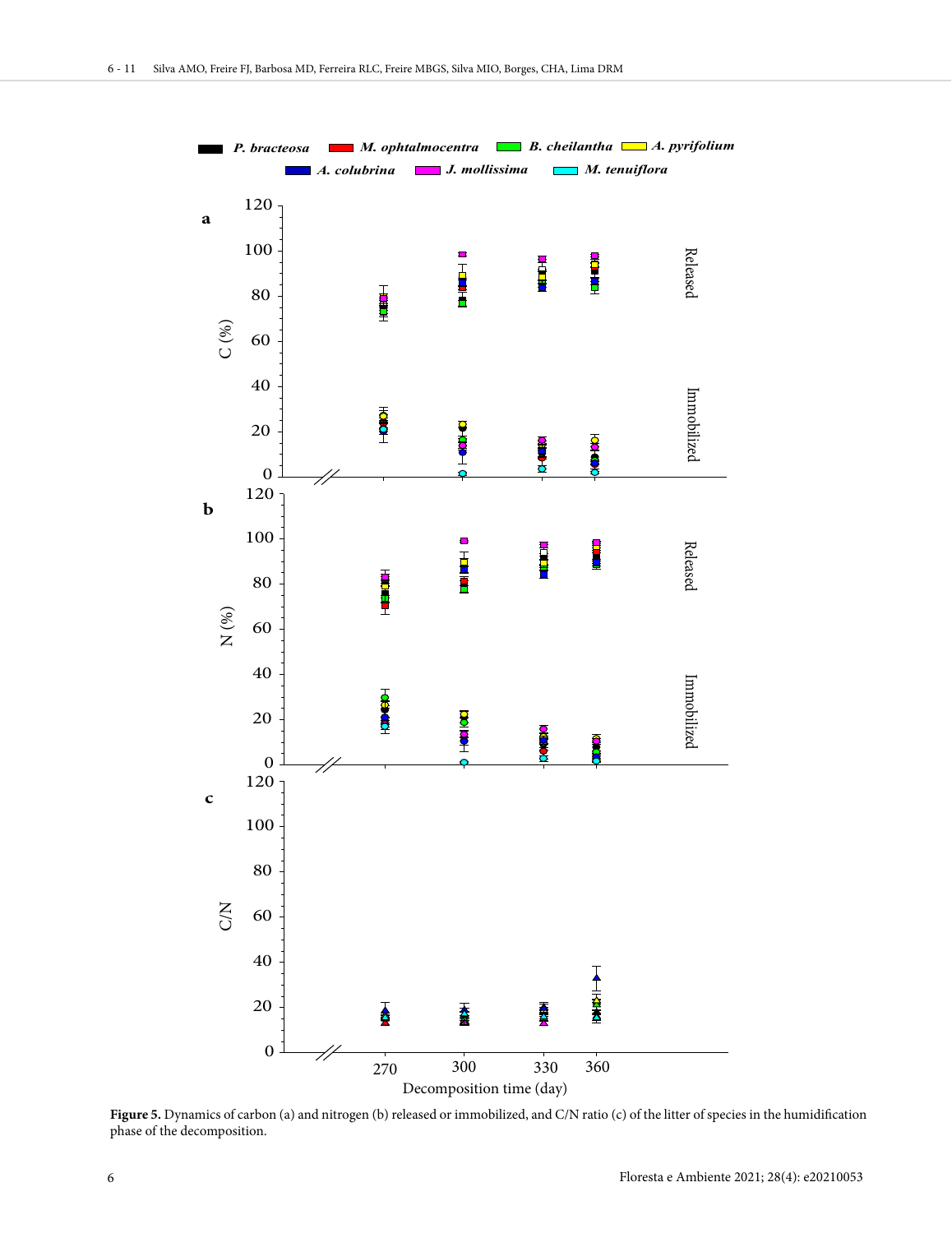**Table 2.** Decomposition rate (k), half-life time (t50%) and time so that 95% (t95%) of the litter mass to decompose, and release rate of carbon and nitrogen of forest species in the Caatinga area in the municipality of Floresta, Pernambuco Brazil.

|                                    | <b>Decomposition indicators</b> |                   |                   |  |  |
|------------------------------------|---------------------------------|-------------------|-------------------|--|--|
| <b>Species</b>                     | $\mathbf k$                     | $t_{50\%}$        | $t_{95\%}$        |  |  |
|                                    | $(g g^{-1} day^{-1})$           | day               | year              |  |  |
|                                    |                                 | Litter mass       |                   |  |  |
| Poincianella bracteosa             | $0.0054 \pm 0.0006$ c           | $127 \pm 13$ a    | $1.51 \pm 0.15$ a |  |  |
| Mimosa ophtalmocentra              | $0.0065 \pm 0.0007$ b           | $103 \pm 10$ b    | $1.22 \pm 0.12$ b |  |  |
| Bauhinia cheilantha                | $0.0056 \pm 0.0006$ c           | $123 \pm 12$ a    | $1.46 \pm 0.15$ a |  |  |
| Aspidosperma pyrifolium            | $0.0051 \pm 0.0005$ c           | $134 \pm 14$ a    | $1.60 \pm 0.16$ a |  |  |
| Anadenanthera colubrina            | $0.0065 \pm 0.0007$ b           | $104 \pm 11$ b    | $1.23 \pm 0.12$ b |  |  |
| Jatropha mollissima                | $0.0051 \pm 0.0005$ c           | $134 \pm 14$ a    | $1.59 \pm 0.16$ a |  |  |
| Mimosa tenuiflora                  | $0.0103 \pm 0.0011$ a           | $66 \pm 7c$       | $0.78 \pm 0.09$ c |  |  |
|                                    |                                 |                   |                   |  |  |
| Average                            | 0.0064                          | 113               | 1.34              |  |  |
| F (6 and 21 DF, species and error) | 31.366 (p<0.0001)               | 18.332 (p<0.0001) | 18.336 (p<0.0001) |  |  |
| CV(%)                              | 10.42                           | 10.10<br>10.10    |                   |  |  |
|                                    | Carbon                          |                   |                   |  |  |
|                                    | $(g g^{-1} day^{-1})$           | day               | year              |  |  |
| Poincianella bracteosa             | $0.0063 \pm 0.0006$ c           | $111 \pm 9$ b     | $1.32 \pm 0.10$ b |  |  |
| Mimosa ophtalmocentra              | $0.0075 \pm 0.0007$ b           | $93 \pm 7c$       | $1.10 \pm 0.08$ c |  |  |
| Bauhinia cheilantha                | $0.0064 \pm 0.0006$ c           | $108 \pm 8$ b     | $1.28 \pm 0.10$ b |  |  |
| Aspidosperma pyrifolium            | $0.0053 \pm 0.0005$ c           | $132 \pm 10a$     | $1.56 \pm 0.12$ a |  |  |
| Anadenanthera colubrina            | $0.0073 \pm 0.0007$ b           | $96 \pm 7c$       | $1.13 \pm 0.09$ c |  |  |
| Jatropha mollissima                | $0.0060 \pm 0.0006$ c           | $117 \pm 9$ b     | $1.38 \pm 0.11$ b |  |  |
| Mimosa tenuiflora                  | $0.0116 \pm 0.0011$ a           | $61 \pm 5$ d      | $0.72 \pm 0.06$ d |  |  |
|                                    |                                 |                   |                   |  |  |
| Average                            | 0.0072                          | 102               | 1.21              |  |  |
| F (6 and 21 DF, species and error) | 37.729 (p<0.0001)               | 33.152 (p<0.0001) | 33.151 (p<0.0001) |  |  |
| CV(%)                              | 9.38                            | 7.66<br>7.66      |                   |  |  |
|                                    | Nitrogen                        |                   |                   |  |  |
|                                    | $(g g^{-1} day^{-1})$           | day               | year              |  |  |
| Poincianella bracteosa             | $0.0062 \pm 0.0005$ c           | $113 \pm 7a$      | $1.34 \pm 0.08$ a |  |  |
| Mimosa ophtalmocentra              | $0.0088 \pm 0.0007$ b           | $80 \pm 5c$       | $0.95 \pm 0.06$ c |  |  |
| Bauhinia cheilantha                | $0.0068 \pm 0.0005$ c           | $103 \pm 6$ b     | $1.22 \pm 0.08$ b |  |  |
| Aspidosperma pyrifolium            | $0.0057 \pm 0.0004$ c           | $121 \pm 8$ a     | $1.44 \pm 0.08$ a |  |  |
| Anadenanthera colubrina            | $0.0079 \pm 0.0006$ b           | $88 \pm 6c$       | $1.04 \pm 0.07$ c |  |  |
| Jatropha mollissima                | $0.0063 \pm 0.0006$ c           | $110 \pm 7$ b     | $1.30 \pm 0.08$ b |  |  |
| Mimosa tenuiflora                  | $0.0123 \pm 0.0010$ a           | $56 \pm 4$ d      | $0.67 \pm 0.04$ d |  |  |
|                                    |                                 |                   |                   |  |  |
| Average                            | 0.0077                          | 96                | 1.14              |  |  |
| F (6 and 21 DF, species and error) | 64.177 (p<0.0001)               | 56.739 (p<0.0001) | 56.737 (p<0.0001) |  |  |
| CV(%)                              | 7.50                            | 6.29              | 6.29              |  |  |

Means followed by the same letters in the column by variable and by decomposition indicator do not differ statistically by the Scott-Kynott test (p<0.05). (DF): Degrees of freedom; (CV): Coefficient of variation.

The release of C and N from the litter of the species showed the same behavior. *M. tenuiflora* was the species that released more C and N in less time (Table 2). The other species formed two groups: *M. ophtalmocentra* and *A. colubrina* released an average of 36% less C and 32% less N than *M. tenuiflora*; *P. bracteosa*, *B. cheilantha*, *A. pyrifolium* and *J. mollissima* released an average of 48% less C and 49% less N than *M. tenuiflora*.

In this same group, the species *A. pyrifolium* was the one that needed more time to release C and N from its litter (Table 2).

The litter decomposition rate correlated with the C and N release rates (Figure 6). However, the C release rate was better correlated with the cumulative litter mass loss. The rate of N release varied more than the rate of C release at the beginning of the humification phase (Figure 6).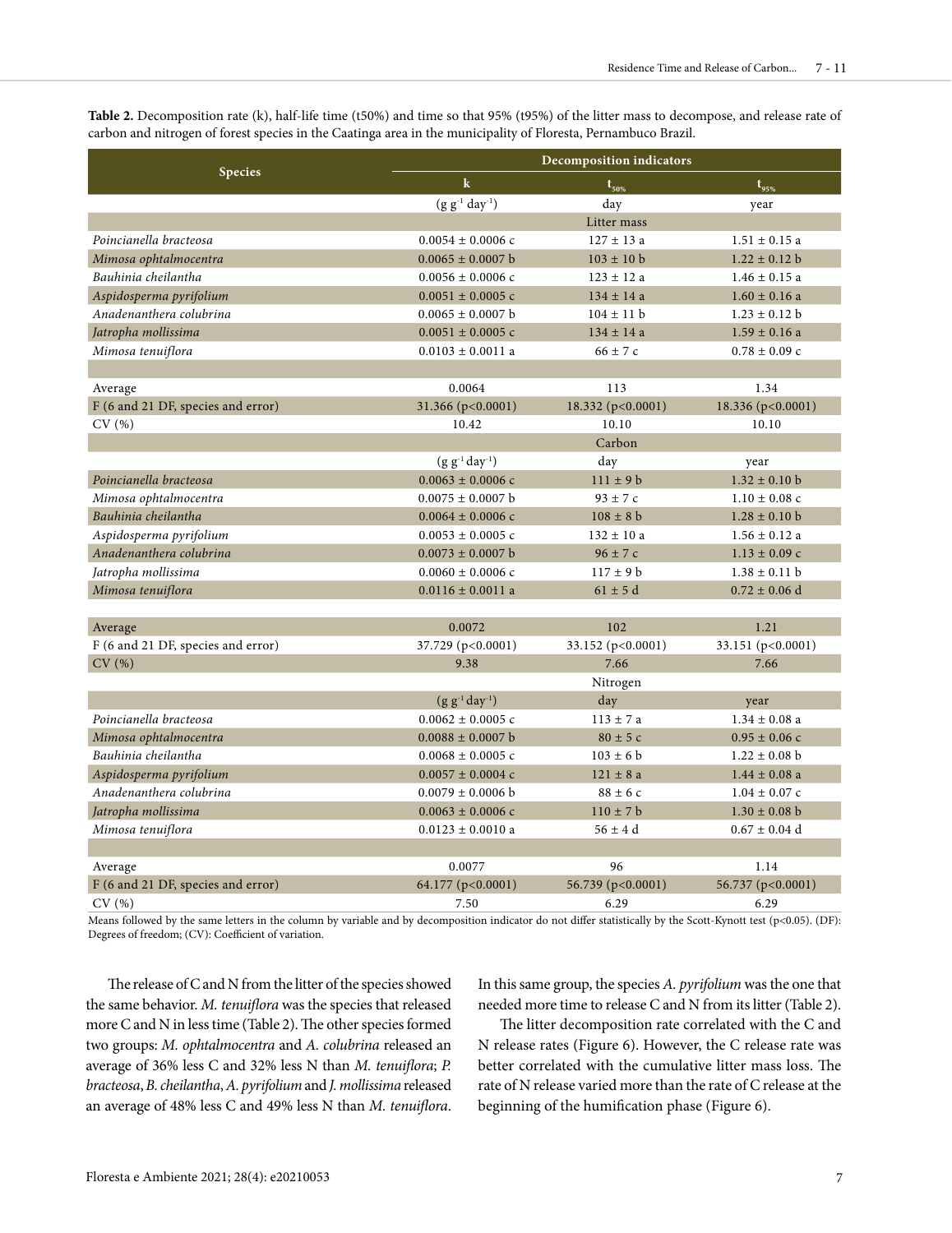

Figure 6. Correlation between the release rate of carbon and nitrogen and the rate of decomposition of litter mass of forest species in the Caatinga in the municipality of Floresta, Pernambuco, Brazil. (p<0.0001).

## **4. DISCUSSION**

The results showed that there was a difference in species behaviour in the humification phase. Bargali et al. (2015) found in an area of dry tropical forest in China that the decomposition rate was higher in three of the four species studied. However, the decrease in litter mass was greater in the first 129 days after the deposition of litter bags. In our study, it was observed that the largest loss in litter mass occurred before 270 days, though after that period and up to 360 days (humification phase) the litter mass showed a different decrease and depended on species, which can be associated to specific chemical composition of the litter of each species.

A study developed by Souto et al. (2013) observed in the Caatinga of Paraíba that decomposition was greater in the first six months. This period corresponded to the beginning of the rainy season, reflecting an increased activity of decomposing microorganisms which have their activity limited by the lack of water. Santonja et al. (2017) suggest that decrease in precipitation results in slower decomposition rates. In our study, there was a lot of irregularity in rainfall in the nine months preceding the humification phase, but nevertheless the decrease in litter mass varied between 70 and 80%, showing that the rain peaks recorded in May, July and November/2014 were sufficient to decompose a large part of the litter (Figure 3). This demonstrates the importance of moisture in this decomposition process. In the humification phase, the rainfall distribution was balanced, starting with  $\sim$  50 mm and gradually decreasing. This allowed a better evaluation of the decomposition process.

During the humification period, differences were found in the litter mass decrease of the species, with litter from *J. mollissima* and *A. pyrifolium* showing the lowest decompositions, and consequently longer half-life times. These species belong to the Euphorbiaceae and Apocynaceae families, respectively. They are native to Northeast Brazil and adapted to environments with high evaporation and low water potential (Ferraz et al., 2014), showing to be adapted to the conditions in that region. Additionally, they are non-N-fixing species and their decomposition is hampered by low concentrations of N and high C/N ratio, especially the species *A. pyrifolium* (Table 1).

Grugiki et al. (2017) studying the litter decomposition of three forest species (*Acacia mangium*, *Sapindus saponaria* and *Hevea brasiliensis*) found a lower decomposition speed in *Hevea brasiliensis*, which is also from the Euphorbiaceae family. This may be a peculiarity of this genera, and the authors attributed this low decomposition to the longer duration of recalcitrant compounds in this species litter. This finding does not occur frequently in species of the Fabaceae family, for example (Holanda et al., 2015).

However, in our study we found that not all species of Fabaceae family showed higher decomposition rates of their litter. *P. bracteosa* and *B. cheilantha*, which belong to the Fabaceae family, presented decomposition rates similar to *J. mollissima* and *A. pyrifolium*. Different decomposition rates are not only related to highest concentrations of N (Krishna & Mohan, 2017). The quality of litter, such as the presence of fibre and other recalcitrant compounds, can also influence decomposition speed (Anderson, 1988; Couteaux et al., 1995). However, Cunha Neto et al. (2013) found that a species of the genus *Mimosa* was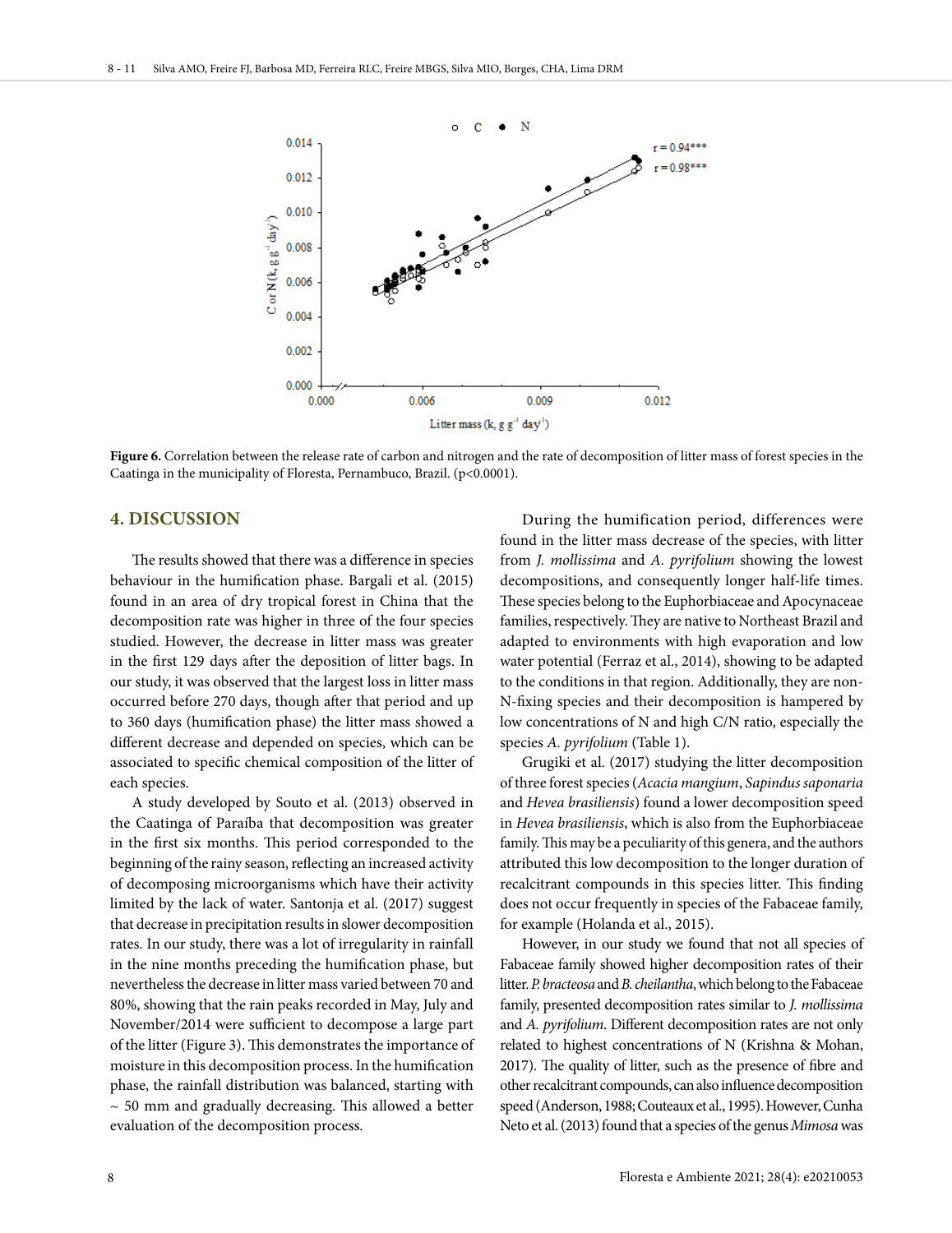the most efficient in nutrient cycling as its litter decomposition occurred more quickly than that of other studied forest stands.

Litter of different species decomposes at different rates due to variations in leaf characteristics (Cornelissen, 1996; Cornelissen et al., 1999; Hättenschwiler et al., 2008; Bakker et al., 2011; Salinas et al., 2011). Microclimate conditions such as soil and air temperature and water in pore spaces in soil from tropical forest ecosystems strongly influence litter decomposition (Jeyanny et al., 2015).

In general, it is known that decomposition is highly influenced by humidity and temperature (Lalnunzira & Tripathi, 2018). As all species were in the same environmental conditions in our study, humification was influenced by species composition, that is, by the quantity and quality of their biochemical constitution.

The differences in litter decomposition of species in a forest stand, as found in this study, showed that nutrient cycling was shared, i.e. when the litter of a group of species ceased its decomposition other groups began to assume this role. When this occurs, nutrient cycling becomes sustainable and continuous. We found that the species *M. tenuiflora* were responsible for N release at the beginning of the litter humification phase; then *A. colubrina* and *A. ophtalmocentra*  assumed this role; and later it was completed by *B. cheilantha*, *J. mollissima*, *P. bracteosa* and *A. pyrifolium*. This means that the decomposition speed is not a credential to define whether a species is more or less efficient in nutrient cycling. This difference in decomposition speed of the species favours the cycling of nutrients from the plant community. This more shared model is likely to occur in more balanced ecosystems such as the one in our study, which has been preserved for over 40 years. Anthropic exploration of Caatinga that ignores studies like this can compromise nutrient cycling and impact the use of this type of vegetation, reducing its growth, productivity and ecosystem services.

The reduction rate of litter C mass was different in all species of the Fabaceae family, indicating that the quality of plant material is important, but they all had a different initial C/N ratio (Table 1). Holanda et al. (2015) found a small increase in C concentrations after 270 days, which was associated with the mixture of species. However, the authors did not calculate the mass of C, which in these studies is a better indicator of decomposition than concentration. Zeng et al. (2018) comparing decomposition at different stages revealed that most of the mass reduction and nutrients release occurred between 181-240 days due to the fact that temperature was higher, and rainfall was more frequent. This

allowed the authors to infer that factors such as precipitation and temperature directly influence the decomposition process, regardless of the phase of the process.

Our study showed that, on average, the C mass of the litter remains for 1.21 years and in some species such as *A. pyrifolium* for more than 1.56 years (Table 2). Araújo Filho et al. (2018) studying C in the soil of a Caatinga forest showed that the recovery of the initial C stock when the forest is cut down can extend for up to 65 years. This high C residence time in the litter shows that the practice of burning, which is widely used in the semiarid region, significantly influences C losses, especially when litter is from high resilience species, compromising the soil C stock as it is the main recipient and store of C in litter (Moura et al., 2016).

The reduction in N mass in species litter was not as different as that of C, with N being released in the humification phase. These findings were also observed by Holanda et al. (2015) that reported a reduction in the N concentration between 270 - 360 days of decomposition. According to Xuluc-Tolosa et al. (2003), C is used as an energy source by decomposers during decomposition, while N is assimilated into cellular proteins that are essential for microbial function. Therefore, a higher N concentration in the leaf promotes greater decomposition. This was observed in the two species of the genus *Mimosa* in this study (Table1 and Table 2).

## **5. CONCLUSIONS**

Litter from species of the Fabaceae family presented different decomposition groups, suggesting that decomposition was more influenced by the C/N ratio than N concentration only. The N release was 6.25% greater than the release of C. C will remain in the litter for more time, while N will be almost totally released in approximately 1.14 years. The species litter decomposition were shared, suggesting that the nutrients cycling is fundamental in the preservation of the Caatinga, mainly due to the longer residence time of C.

#### **SUBMISSION STATUS**

Received: 11 Jun. 2021 Accepted: 28 Oct. 2021 Associate editor: Eduardo Vinicius da Silva

#### **CORRESPONDENCE TO**

#### **Fernando José Freire**

Rua Dom Manuel de Medeiros, s/n, CEP 52171-900, Recife, PE, Brasil e-mail: fernando.freire@ufrpe.br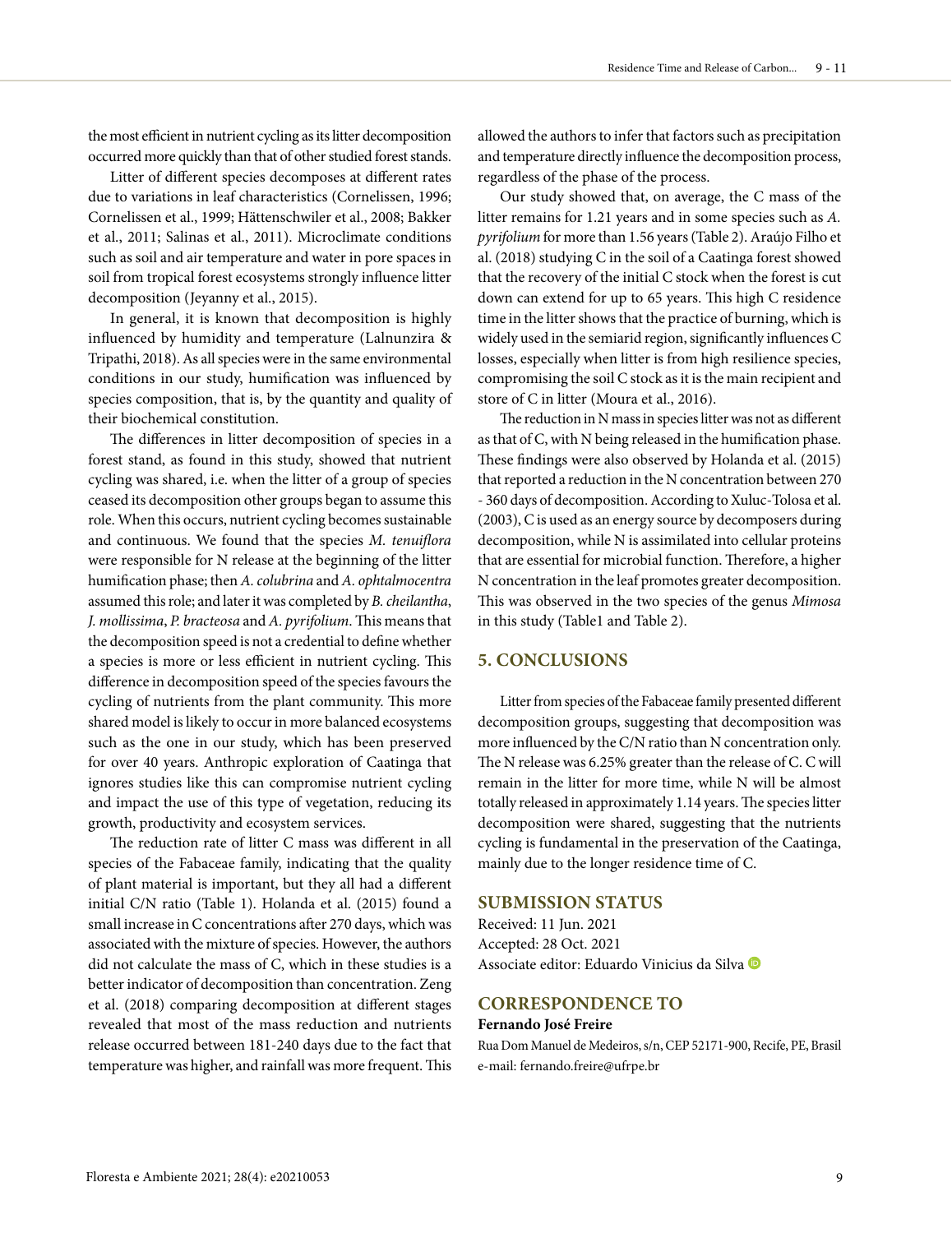## **AUTHORS' CONTRIBUTIONS**

Aghata Maria de Oliveira Silva: Formal analysis (Supporting); Methodology (Supporting); Writing-original draft (Equal).

Fernando José Freire: Conceptualization (Equal); Supervision (Equal); Writing-review & editing (Equal).

Mozart Duarte Barbosa: Data curation (Equal); Methodology (Equal); Writing-original draft (Equal).

Rinaldo Luiz Caraciolo Ferreira: Formal analysis (Equal); Methodology (Equal).

Maria Betânia Galvão dos Santos Freire: Supervision (Equal); Writing-review & editing (Equal).

Marília Isabelle Oliveira da Silva: Data curation (Supporting); Investigation (Supporting); Writing-review & editing (Supporting).

César Henrique Alves Borges: Data curation (Equal); Formal analysis (Equal); Software (Equal).

Danubia Ramos Moreira de Lima: Data curation (Equal); Formal analysis (Equal); Validation (Supporting).

#### **REFERENCES**

Adair EC, Parton WJ, Del Grosso SJ, Silver WL, Harmon ME, Hall SA, et al. Simple three-pool model accurately describes patterns of long-term litter decomposition in diverse climates. Global Change Biology 2008; 14: 2636–2660.

Alvares CA, Stape JL, Sentelhas PC, Gonçalves JLM, Sparovek G. Köppen's climate classification map for Brazil. Meteorologische Zeitschrift 2013; 22(6): 711-728.

Anderson JM. Spatio-temporal effects of invertebrates on soil processes. Biology and Fertility of Soils 1988; 6: 216–227.

Araújo Filho RN, Freire MBGS, Wilcox BP, West JB, Freire FJ, Marques FA. Recovery of carbon stocks in deforested caatinga dry forest soils requires at least 60 years. Forest Ecology and Management 2018; 407: 210-220.

Bargali SS, Shukla K, Singh L, Ghosh L, Lakhera ML. Leaf litter decomposition and nutrient dynamics in four tree species of dry deciduous forest. Tropical Ecology 2015; 56(2): 191-200.

Bakker MA, Carreño-Rocabado G, Poorter L. Leaf economics traits predict litter decomposition of tropical plants and differ among land use types. Functional Ecology 2011; 25: 473-483.

Berg B. Decomposition patterns for foliar litter - A theory for influencing factors. Soil Biology & Biochemistry 2014; 78: 222-232.

Berg B, Mcclaugherty B. Nitrogen release from litter in relation to the disappearance of lignina. Biogeochemistry 1987; 4: 219 224.

Berg B, Staaf H. Decomposition rate and chemical changes of Scots pine needle litter. II. Influence of chemical composition. Ecological Bulletins 1980; 32: 373-390.

Bocock KL, Gilbert OJW. The disappearance of litter under different woodland conditions. Plant and Soil 1957; 9: 179-185.

Cornelissen JHC. An experimental comparison of leaf decomposition rates in a wide range of temperate plant species and types. Journal of Ecology 1996; 84(4): 573-582.

Cornelissen JHC, Pérez-Harguindeguy N, Díaz S, Grime JP, Marzano B, Cabido M, et al. Leaf structure and defence control litter decomposition rate across species and life forms in regional floras on two continents. New Phytologist 1999; 143: 191-200.

Couteaux MM, Bottner P, Berg B. Litter decomposition, climate and litter quality. Trends in Ecology & Evolution 1995; 10(2): 63–66.

Cunha Neto FV, Leles PSS, Pereira MG, Bellumath VGH, Alonso JM. Acúmulo e decomposição da serapilheira em quatro formações florestais. Ciência Florestal 2013; 23(2): 379-387.

Ferraz JSF, Ferreira RLC, Silva JAA, Meunier IMJ, Santos MVF (2014). Estrutura do componente arbustivo-arbóreo da vegetação em duas áreas de Caatinga, no município de Floresta, Pernambuco. Revista Árvore 2014; 38(6): 1055-1064.

Grugiki MA, Andrade FV, Passos RR, Ferreira ACF (2017). Decomposição e atividade microbiana da serapilheira em coberturas florestais no Sul do Espírito Santo. Floresta e Ambiente 2017; 24: e20150189.

Harmon ME, Silver W, Fasth B, Chen H, Burke IC, Parton JW, et al. Long-term patterns of mass loss during the decomposition of leaf and fine root litter: an intersite comparison. Global Change Biology 2009; 15(5): 1320-1338.

Hättenschwiler S, Aeschlimann B, Coûteaux MM, Roy J, Bonal D. High variation in foliage and leaf litter chemistry among 45 tree species of a neotropical rainforest community. New Phytologist 2008; 179: 165-175.

Holanda AC, Feliciano ALP, Marangon LC, Freire FJ, Holanda EM. Decomposição da serapilheira foliar e respiração edáfica em um remanescente de Caatinga na Paraíba. Revista Árvore 2015; 39(2): 245-254.

Jeyanny K, Rasidah KW, Husni MBA, Kumar BS, Firdaus SM, Arifin A. Leaf litter decomposition and soil carbon dioxide fluxes across climatic gradient in tropical montane and lowland forests. Journal of Tropical Forest Science 2015; 27(4): 472-487.

Koukoura Z, Mamolos AP, Kalburtji KL. Decomposition of dominant plant species litter in a semi-arid grassland. Applied Soil Ecology 2003; 23(1): 13-23.

Krishna MP, Mohan M. Litter decomposition in forest ecosystems: a review. Energy, Ecology and Environment 2017; 2: 236-249.

Lalnunzira C, Tripathi SK. Leaf and root production, decomposition and carbon and nitrogen fluxes during stand development in tropical moist forests, north-east India. Soil Research 2018; 56(3): 306-317.

Lopes MCA, Araújo VFP, Vasconcellos A. The effects of rainfall and vegetation on litterfall production in the semiarid region of northeastern Brazil. Brazilian Journal of Biology 2015; 75(3): 703- 708.

Moura PM, Althoff TD, Oliveira RA, Souto JS, Souto PC, Menezes RSC, et al. Carbon and nutrient fluxes through litterfall at four succession stages of Caatinga dry forest in Northeastern Brazil. Nutrient Cycling Agroecosystems 2016; 105: 25–38.

Olson JS. Energy storage and the balance of producers and decomposers in ecological systems. Ecology 1963; 44(2): 322-331.